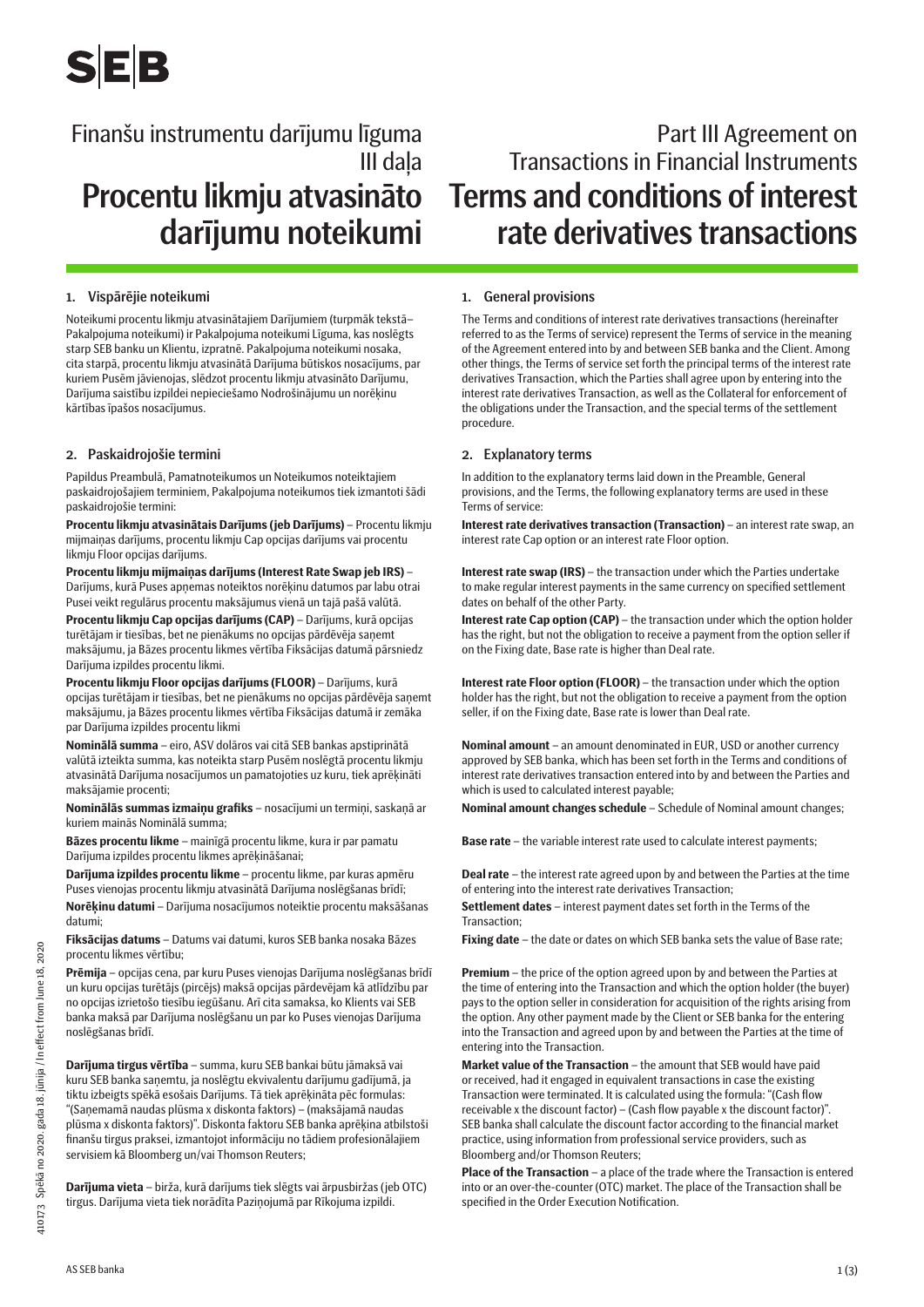#### 3. Darījumu riski

Šajā sadaļā ir aprakstīti specifiski ar Darījumiem saistīti riski, kas papildina pārējo SEB bankas sniegto informāciju par finanšu instrumentu īpašībām un ar tiem saistītajiem riskiem.

#### 3.1. Tirgus risks

- Darījuma izpildes procentu likme var izrādīties sliktāka par Bāzes procentu likmi kādā no Norēķinu datumiem;
- Opcijas turētājs (pircējs) var negūt labumu no opcijas turēšanas, ja opcijas turēšanas laikā nav iestājušies opcijā paredzētie nosacījumi, tomēr tas turētāju neatbrīvo no pilnas prēmijas samaksas.. Opcijas pārdevēja zaudējumi tirgus svārstību rezultātā var pārsniegt saņemto Prēmiju;
- Darījuma tirgus vērtība var būt Klientam negatīva, t.i. izbeidzot Darījumu pirms termiņa, Klientam var rasties papildus finansiālās saistības;
- Darījuma izbeigšana var būt apgrūtinoša dažādu Darījuma tirdzniecības likviditāti ierobežojošu apstākļu dēļ;
- 3.2. Kredītrisks:
	- Izbeidzot Darījumu pirms termiņa beigām, viena Darījuma puse neveic norēķinus, kas var radīt zaudējumus otrai pusei;
	- Darījuma puse, kurai ir jāveic procentu maksājums Norēķinu datumā, to neveic;
	- Viena Darījuma puse neveic sākotnējos norēķinus (piemēram, Prēmijas maksājums), ja Darījuma puses par tādiem ir vienojušās.

#### 4. Darījuma būtiskie nosacījumi

Darījuma būtiskie nosacījumi, vismaz par kuriem Pusēm ir jāvienojas Darījuma noslēgšanas brīdī:

- 4.1. Darījuma veids;
- 4.2. Nominālā summa, tās valūta un Nominālās summas izmaiņu grafiks;
- 4.3. Bāzes procentu likme, tās noteikšanas periods, tās maksātājs;
- 4.4. Darījuma izpildes procentu likme, tās noteikšanas periods, tās maksātājs; 4.5. Darījuma sākuma un beigu datums;
- 4.6. Procentu maksājumu biežums un Norēķinu datumi;

4.7. Darījuma Prēmija, ja tāda paredzēta, Prēmijas maksātājs un Prēmijas norēķinu datums;

4.8. Kontu, kas būs Attiecīgais konts, kuru izmantot norēķiniem par Darījumu; 4.9. Nodrošinājuma apmēru un nosacījumus, ja Nodrošinājums tiek sniegts. Puses vienojas par Kontu, kas būs Attiecīgais konts, kurā finanšu līdzekļi vai finanšu instrumenti tiks bloķēti par labu SEB bankai no Darījuma izrietošo saistību izpildes nodrošināšanai.

#### 5. Darījumu veikšana un norēķini

5.1. Procentu likmju atvasināto Darījumu SEB banka un Klients slēdz pa telefonu, pamatojoties uz Klienta sniegtu Rīkojumu un vienojoties par visiem Darījuma būtiskajiem nosacījumiem.

5.2. SEB banka 1 (vienas) Darba dienas laikā pēc Darījuma noslēgšanas nosūta Klientam Paziņojumu par Rīkojuma izpildi uz Klienta e-pastu vai izmantojot Internetbankas rīkus.

5.3. Klients tās pašas Darba dienas laikā, kurā saņēmis Paziņojumu par Rīkojuma izpildi, to paraksta un nosūta SEB bankai uz Līgumā norādīto e-pasta adresi vai, izmantojot SEB bankas piedāvātos Internetbankas rīkus šādu Paziņojumu parakstīšanai. Ja Paziņojums ir parakstīts pašrocīgi, tad oriģināla eksemplāru Klients SEB bankai iesniedz 3 (trīs) Darba dienu laikā. 5.4. Procentu likmju mijmaiņas darījumā norēķinu summa tiek aprēķināta kā starpība starp saņemamo un maksājamo procentu summām.

5.4.1. Ja SEB banka maksā Darījuma izpildes procentu likmi un Klients maksā Bāzes procentu likmi, norēķinu summa tiek aprēķināta pēc formulas: "(Nomināla summa x Darījuma izpildes procentu likme x dienu skaits periodā/360) – (Nomināla summa x Bāzes procentu likme x dienu skaits periodā/360)". Ja vērtība ir pozitīvs lielums, SEB banka to ieskaita Klienta kontā. Ja vērtība ir negatīvs lielums, SEB banka debetē Klienta Kontu. 5.4.2. Ja SEB banka maksā Bāzes procentu likmi un Klients maksā Darījuma izpildes procentu likmi, norēķinu summa tiek aprēķināta pēc formulas: "(Nomināla summa x Bāzes procentu likme x dienu skaits periodā/360) – (Nomināla summa x Darījuma izpildes procentu likme x dienu skaits periodā/360)". Ja vērtība ir pozitīvs lielums, SEB banka to ieskaita Klienta kontā. Ja vērtība ir negatīvs lielums, SEB banka debetē Klienta Kontu.

5.5. Procentu likmju Cap opcijas darījumā vai procentu likmju Floor opcijas darījumā norēķinu summa tiek aprēķināta kā starpība starp Darījuma izpildes procentu likmi un Bāzes procentu likmi.

5.5.1. Procentu likmju Cap opcijas darījumā: ja Bāzes procentu likme Fiksācijas datumā pārsniedz Darījuma izpildes procentu likmi, tad Puses uzskata, ka opcijas turētājs ir devis rīkojumu par opcijas izmantošanu, un opcijas pārdevējs turētājam maksā starpību, kas aprēķināta pēc formulas: "Nomināla summa x (Bāzes procentu likme – Darījuma izpildes procentu likme) x dienu skaits periodā/360".

#### 3. Transaction risks

This section describes the specific risks associated with the Transactions, and it aims to complement other information provided by SEB banka concerning the characteristics of financial instruments and the risks associated with them. 3.1. Market risk

- The Deal rate may turn out to be worse than the Base rate on any of Settlement dates;
- The option holder (buyer) may not receive any advantage of holding an option in case conditions set in the option does not occur but he still will have to pay entire Premium. The losses of the option seller may exceed the Premium received;
- The market value of the Transaction can be disadvantageous to the Client, i.e., terminating the Transaction before its maturity may result in additional financial obligations to the Client;
- Terminating the Transaction can be cumbersome due to various reasons limiting the liquidity of the Transaction
- 3.2. Credit risk:
	- Where the Transaction is terminated before its maturity, one Party to the Transaction may not carry out any settlements it is obliged to, which may cause losses to the other Party;
	- The Party to the Transaction from which an interest payment is due on the Settlement date, fails to make it;
	- One Party to the Transaction fails to make initial settlements (for example, Premium payments), where the Parties to the Transaction have agreed on such.

#### 4. The principal terms of the Transaction

The minimum principal terms of the Transaction to be agreed upon by the Parties at the time of entering into the Transaction shall be as follows:

- 4.1. Type of transaction;
- 4.2. Nominal amount, currency, and Nominal amount changes schedule;
- 4.3. Base rate, the period of determination thereof, and the payer thereof;
- 4.4. Deal rate, the period of the Fixing thereof, the payer thereof;
- 4.5. Transaction start and end dates;
- 4.6. Frequency of interest payments and Settlement dates;

4.7. Premium of the Transaction, if applicable; the payer of the Premium; the Premium settlement date;

4.8. Account to be used as the Relevant account for settlements for the Transaction;

4.9. The amount and terms of the Collateral, if such is provided. The Parties shall agree on the Account to be used as the Relevant account in which cash or financial instruments will be blocked in favour of SEB banka to enforce the performance of the obligations arising from the Transaction.

#### 5. Engaging in transactions and settlements

5.1. SEB banka and the Client shall enter into Interest rate derivatives transactions over the phone, based on the Order given by the Client, subject to having agreed on all principal terms of the Transaction.

5.2. Within 1 (one) business day from entering into the Transaction, SEB banka shall send the Order Execution Confirmation to the Client's email address or using Internetbank tools.

5.3. On the same business day on which the Order execution Confirmation is received, the Client shall sign and send it to SEB banka, to the email address specified in the Agreement or Internetbank tools provided by SEB banka for signing such Confirmations. If Confirmation is signed personally, the Client shall submit a copy of the original to SEB banka within 3 (three) Business days. 5.4. The settlement amount in an interest rate swap shall be calculated as a difference between the amounts of interest payable and interest receivable.

5.4.1. If SEB banka pays Deal rate and the Client pays Base rate, then the settlement amount shall be calculated using the formula: "(Nominal amount x Deal rate x number of days in the period/360) – (Nominal amount x Base rate x number of days in the period/360)». If the value is positive, SEB banka shall credit it to the Client's Account. If the value is negative, SEB banka shall debit the Client's Account.

5.4.2. If SEB banka pays Base rate and the Client pays Deal rate, then the settlement amount shall be calculated using the formula: "(Nominal amount x Base rate x number of days in the period/360) – (Nominal amount Deal rate x number of days in the period/360)". If the value is positive, SEB banka shall credit it to the Client's Account. If the value is negative, SEB banka shall debit the Client's Account.

5.5. In an interest rate Cap option transaction or interest rate Floor option transaction, the settlement amount shall be calculated as the difference between Deal rate and Base rate.

5.5.1. Interest rate Cap option transaction: if on the Fixing date the Base rate is higher than the Deal rate, the Parties consider that the option holder has given the order to exercise the option and the option seller shall pay to the holder the difference that is calculated using the formula: "Nominal amount x (Base rate - the Deal rate) x number of days in the period/360".